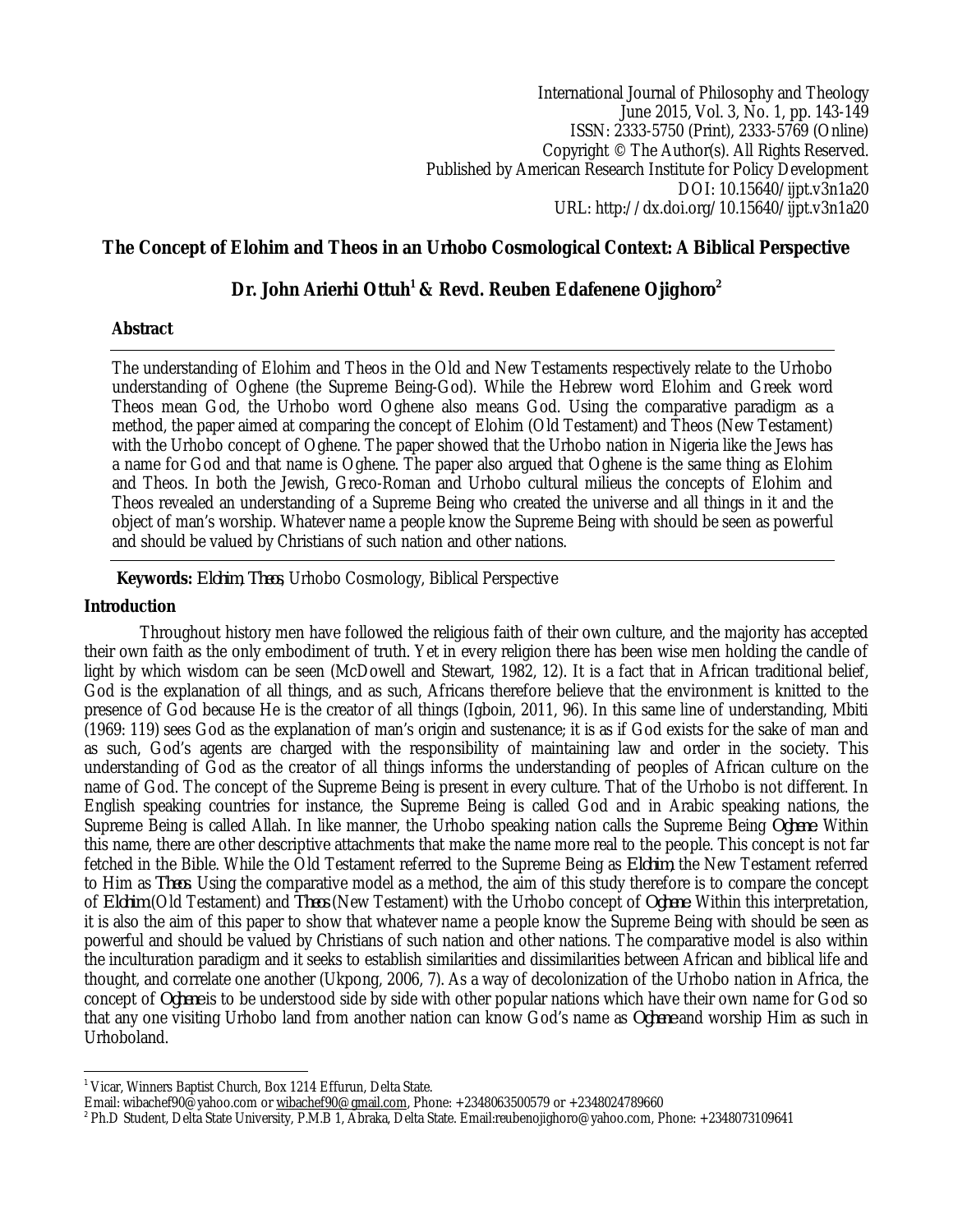The Nigerian world view consists of a belief in a Supreme Being who created the world and everything both animate and inanimate. He reveals Himself to man in various cultures and in different ways. This self-disclosure is universal but the difference is that the response to this self disclosure varies from locality to locality according to the intellectual and spiritual ability of the people (Ubrurhe and Adogbo, 2000,142). It is within this same context of universal self-disclosure of God that the Urhobo concept of *Oghene* will be discussed in comparison with the Hebrew concept of *Elohim* and the Greek concept of *Theos* in the Bible.

#### **Urhobo Cosmology and Theology about Oghene**

All life-spirits, humans, animals, plants, trees, oceans, rocks, etc come from God. They depend on the creator God for their existence and sustenance. In the African understanding all life is infused by the active and dynamic life force of the creator (Ikeke, 2013, 346). Metuh (1985, 37-38) sees cosmology as the complex of a people's belief about the origin, structure and organization of the universe and the laws governing the interaction of beings in it. Ubrurhe and Adogbo (2000,140) clarified further that the process involved in the man's attempt to understand his world and its relation to him is what scholars often call world view. The Traditional Urhobo's religion is the African Traditional Religion. Before the advent of Christianity to Urhoboland, the African Traditional Religion held sway among the people. Ekwenife (1990:1) explain African religion to mean: those institutionalized beliefs and practices of indigenous religion of Africa which are rooted in the past African religious culture, transmitted to the present rotaries by successive African forbears mainly through oral traditions ... sacred specialists and persons, sacred places and objects and religious work of art, a religion which is slowly but constantly updated by each generation in the light of new experiences through the dialectical process of continuities and discontinuities.

It is believed that the founder of African Traditional Religion is unknown. Since the founder of African Religion is neither known nor worshipped, Africa religion can be said to be as old as Africa. It is autochthonous to Africa and persistently meets the existential problems of its adherents in profound ways (Igboin, 2011, 97). The Urhobo cosmology has to do with the Urhobo traditional world view. In this case, it has to do with the Urhobo world view about *Oghene* (God). The Urhobo believe that God is transcendent yet exist among men as spirit and representatives. It is believed that the Supreme Being has no beginning neither end. Moreover, since God is seen by the Urhobos as a transcendent Being, it is believed that he created other smaller gods called *edjor* to represent him to govern the affairs of men on earth. In addition to *edjor*, it is also believed that the spirit of the ancestors other wise known as *erivwi* are also being enacted to watch and arrest evil doers in the society. The Urhobo believe that the universe which was created by *Oghene* is composed of visible and invisible existence. This is the semantic import of the Urhobo epigram: '*Emu amreren yen, Oghene marho-o'* meaning, 'whatever does not exist has not been created by God.'

The implication is that whatever exists has been created by God. Because African cosmology is a religious cosmology, in the sense that cosmology and religion are so organically knit as to be almost inseparable (Erivwo, 2005, 160; Emusi, 2013, 38). African cosmology in general and Urhobo cosmology in particular, cannot be understood in the absence of theology. It is theology that breathes life into cosmology. Apart from attributing the origin of all things to God, the Urhobo concept of the universe also bears out another aspect of the relationship between cosmology and theology; they conceive of existence as being on two contemporaneous planes: the physical plane (inhabited by humans and animals and other natural things) and the supersensible plane, which is basically invisible (Ibid). Although among the Urhobo God is seen as a transcendent Being, He is not comprehended in abstract terms, but visualized anthropomorphically; that is, He is regarded as man performing all functions of man and yet divine (Ubrurhe and Adogbo, 2000, 142). By this understanding, God's Supreme nature is found in His attributes of Omniscient (all knowing), Omnipresent (simultaneously present every where) and Omnipotent (almighty). It is also believed by the Urhobo that God sees the heart of men and He is the determiner and sustainer of the people's destiny and life and as such, *Oghene* must sanction man's endeavous to succeed. Moreover, among the Urhobo, the concept of God is discoverable from name and attributes of God, from stories as well as from religious ceremonies (Erivwo, 2005, 156). The word *Oghene* and its origin was traced by Erivwo (2005) to a street in Benin called *Orhe Oghene* thereby suggesting that the Urhobo name for God *Oghene* originated from the Beni culture. Talbot (1926, 29) and Bradbury (1957, 20) traced the word *Oghene* to Yoruba and Benin cultures respectively. The above traces of origin can be seen as speculation in the sense that the present rendition of the name of God in Yoruba and Benin are *Olodumare* and *Osalobwa* respectively. None of them resemble the name *Oghene*.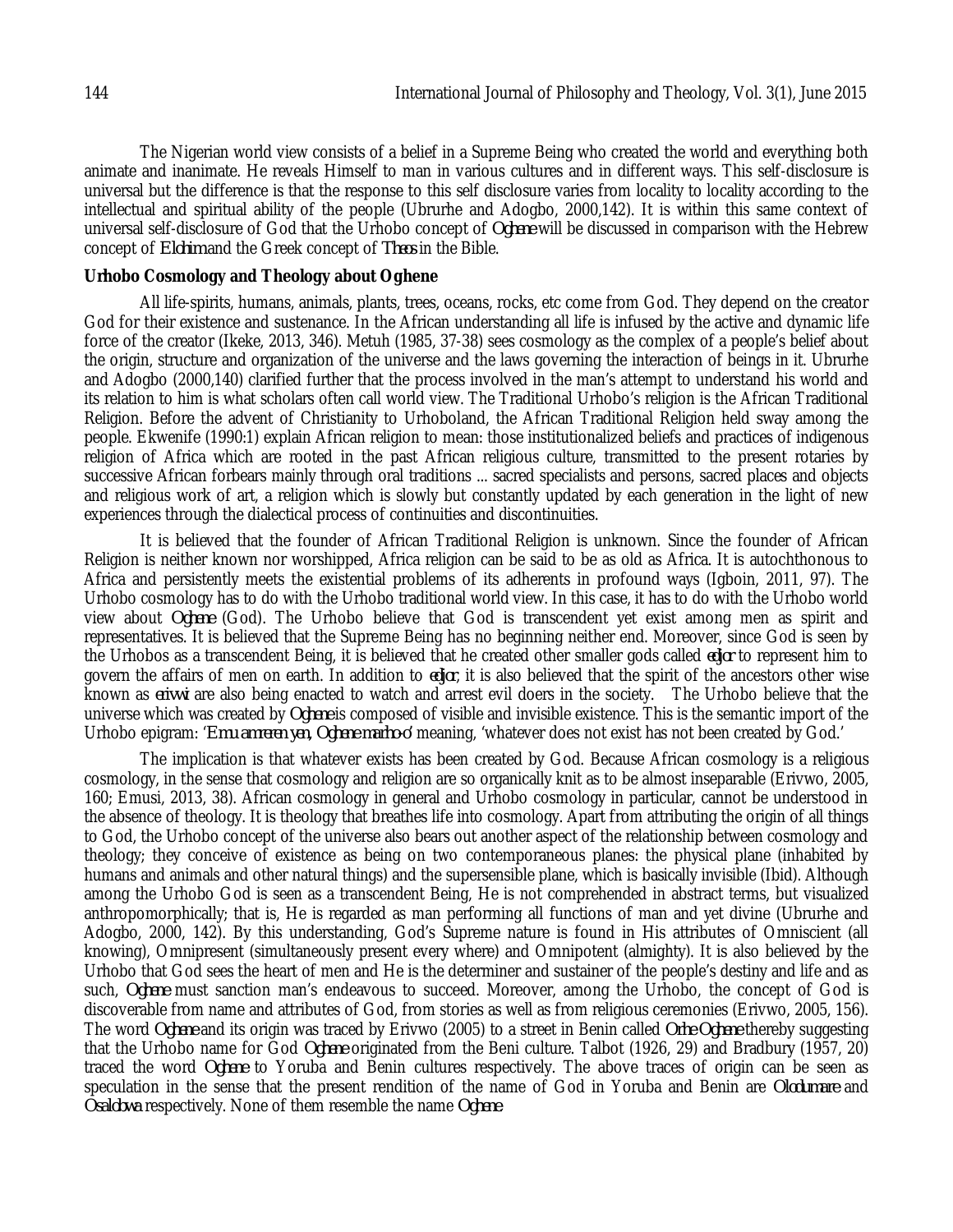## **Biblical Understanding of** *Elohim* **and** *Theos* **in the Light of Urhobo Understanding of** *Oghene***: A Comparative Analysis**

## Old Testament Concept of Elohim

In the Old Testament, the name of God is not known by the Israelites but whatever they know God with was rather descriptive. For example, when Moses asked God of His name during an encounter in the land of Midian while he was being sent by God to go and deliver Israel from slavery in Egypt, He revealed that His name is " **ר ֶ֣ שֲׁא הֶ֖יְהֽ ֶ א רֶאמ ֗ ֹ יַּו הֶ֑יְהֽ ֶ א**) I am who I am)." This depict the fact that ever before Moses asked of God's name He has been who He is and He will continue to be who He has been forever. By implication, He is great and does not change. This understanding is also built into the concept of *Elohim*. The Hebrew word *Elohim* is plural of *El* and is the first name for God given in the *Tanakh*: אֲלה ים אַ ת הַשֵּׁמ ַיִּם וְאַ הַעֵּה הָא הֵ לְּחוֹם (Gen al the in the *Tanakh*: הָ Created the heavens and the earth. The name *Elohim* is unique to Hebraic thinking: it occurs only in Hebrew and in no other ancient Semitic language. The masculine plural ending does not mean "gods" when referring to the true God of Israel, since the name is mainly used with singular verb forms and with adjectives and pronouns in the singular (e.g., see Gen. 1:26). However, considering the *Hashalush HaKadosh* (Trinity), the form indeed allows for the plurality within the Godhead (Parsons, 2014). In the traditional Jewish view, *Elohim* is the Name of God as the Creator and Judge of the universe (Gen 1:1-2:4a). Parsons revealed further that in the second creation story (Genesis 2:4b-ff) the Name of God is revealed as the Sacred Name <sub>ו</sub>ְהוֹהַ YHVH (from the semitic root that means "to be") and expresses the idea of God's closeness to humans. YHVH "breathed into his (Adam's) nostrils the breath of life" (Genesis 2:7). *Elohim* is combined with other words to provide additional description about God. These other names or titles for God are sometimes called "construct forms," indicating that they are "constructed" from the base name (e.g., *Elohei*) with other designators. Here Parsons (2014) gave the following construct forms:

- i. ים ִ֑ ה˄ֱא-*Elohim*: this is the basic form and it means God; gods but the plural form of *El*, means "Strong One." The Name *Elohim* occurs 2,570 times in the *Tanakh* (See Isa. 54:5; Jer. 32:27; Gen. 1:1; Isa. 45:18; Deut. 5:23; etc.).
- ii. *י Elohei* (God of): a "construct form" that never appears without a qualifying descriptor.
- of God the as translated is This :*akov'Ya velohei Yitschak elohei Avraham Elohei* אֱ˄ה ֵ֧י אַבְר ָ ה ָ ֛ם אֱ˄ה ֵ ֥י יִצְח ָ֖ ק וֵא˄ה ֵ֣י יַעֲק ֹ ֑ ב .iii Abraham, Isaac and Jacob (Ex.3:6,14).
- iv. ים ֔ ִה˄ֱאֽ ָ ה יֵ֣ ה˄ֱא *-Elohei Haelohim*: The God of gods (Deut.10:17; Josh.22:22; Ps.136:2).
- v. יֽ ִעוּזּֽ ָ ימִ֑ ה˄ֱא-*Elohei Ma'uzzi*: God of my Strength (2 Sam. 22:33; Ps. 31:5; 43:2).
- vi. ֙טָפְּשִׁמ י ִ֑ ה˄ֱא -*Elohei Mishpat*. God of Justice or judgment (Isa. 30:18).
- vii. םֶד ֔ ֶיקִ֑ ה˄ֱא-*Elohei Kedem*: Eternal God (Deut. 33:27).
- viii. וֹת ֖ אָבְצ י֥ ֵ ה˄ֱא -*Elohei Tseva'ot*: God of hosts or God of armies (2 Sam. 5:10).
- ix. י ֗ ִתָלִּה ֜ ְית֥ ֵ ה˄ֱא-*Elohei Tehillati*: God of my Praise (Ps. 109:1). From the Hebrew word *Tehillah*, we have praise, hymn, or psalm. While *Tehillim* is the book of Psalms in Hebrew.
- x. *יהֵ* ינוּ $E$ אֵלּה יֵ ינוּ $E$ *loheynu*: Our God (Ex. 3:18). This is a pronominal form that is common in many Hebrew blessings and prayers.
- xi. י֥ ֵ ה˄ֱא ב ֛ ֹ רָקִּמ -*Elohei Mikkarov*: God who is near (Jer. 23:23). This Title for God acknowledges His immanence within all.
- xii. י֥ ֵ ה˄ֱא ֽ ֹ ח ָ רֵמ -*Elohei Merachok*: God who is far (Jer. 23:23). This Title for God acknowledges His transcendence above all.
- xiii. ת ֔ ֶמֱיא֥ ֵ ה˄ֱא-*Elohim Emet*: The God of truth (Jer. 10:10).
- xiv. ינוּ ֵ֑ תֹ בֲא י֥ ֵ ה˄ֱא -*Elohei Avotenu*: The God of our fathers or the God of our forefathers or the God of our ancestors (Deut. 26:7; 1 Chron. 12:17).
- .(20:6 Chron 2 (heaven in God :*Bashamayim Elohim*-אֱ˄ה ִ֑ יםבַּשָּׁמַ ֔ יִם .xv
- xvi. ים ֜ ִיַּיםח ִ֑ ה˄ֱא-*Elohim Chayim*: the Living God (Deut. 5:26; Jos. 3:10; 1 Sam. 17:26, 36; 2 Ki. 19:4, 16; Ps. 42:2; 84:2; Isa. 37:4, 17; Jer. 10:10; 23:36; Dan. 6:20, 26; Hos. 1:10; Matt. 16:16; 26:63; Jn. 6:69; Acts 14:15; Rom. 9:26; 2 Co. 3:3; 6:16; 1 Tim. 3:15; 4:10; 6:17; Heb. 3:12; 9:14; 10:31; 12:22; Rev. 7:2).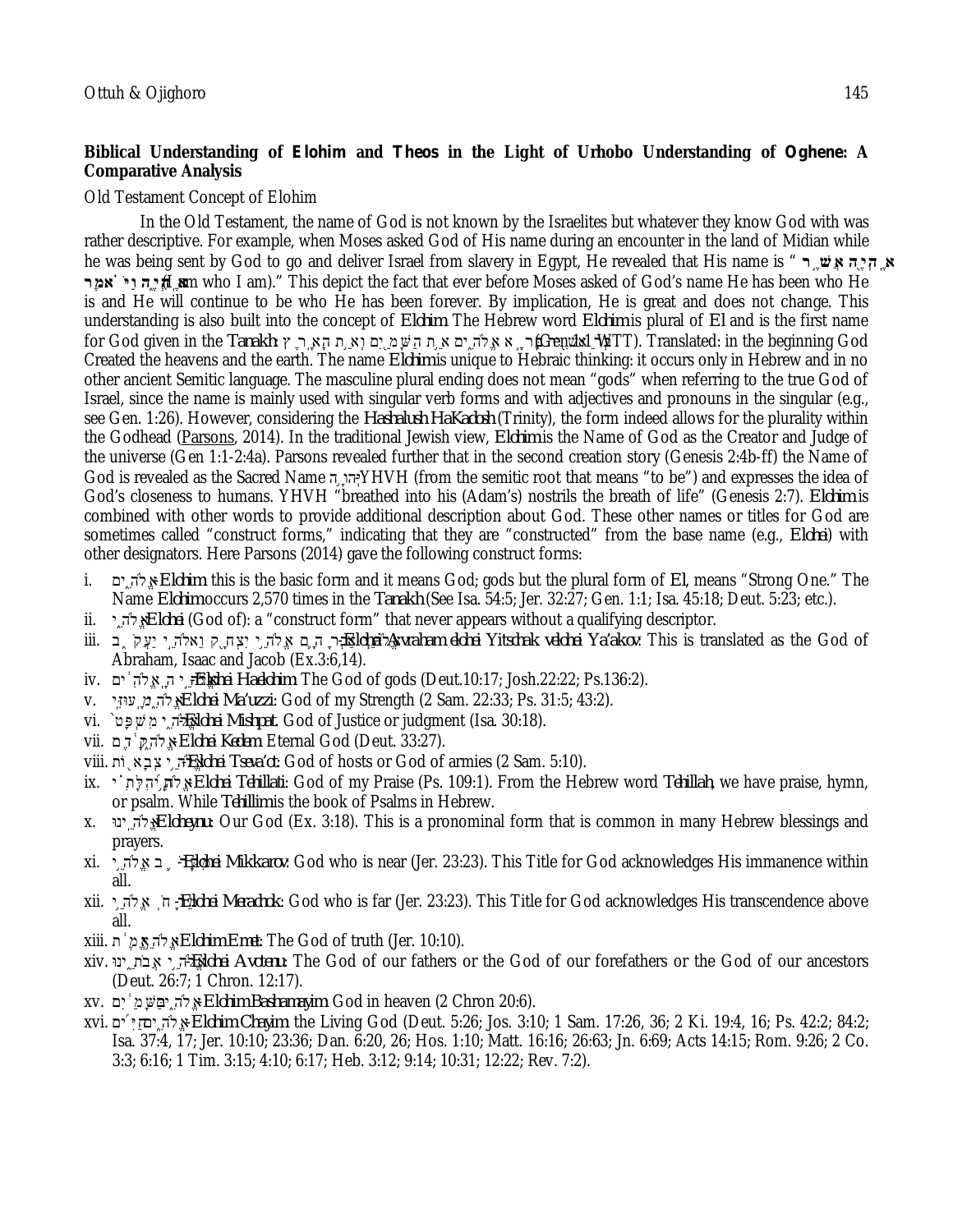Another Hebrew name for God is יְהוּ אֵץ YHWH which means Jahovah or LORD (Ex.20:2; Deut.5:27, 1 Kings 18:39, Jere.10:10, ). Jehovah is also translated as The Existing One. The chief meaning of Jehovah is derived from the Hebrew word *Havah* meaning "to be" or "to exist." It also suggests "to become" or specifically "to become known" this denotes a God who reveals Himself unceasingly. *Sabaoth* (*se bâ'ôt*) means "armies" or "hosts." Jehovah *Sabaoth* can be translated as "The Lord of Armies" (1Sam 1:3). This name denotes His universal sovereignty over every army, both spiritual and earthly. The Lord of Hosts is the king of all heaven and earth as could be seen in Psalm 24:9-10; 84:3; Isaiah 6:5 (http://www.blueletterbible.org/study/misc/name\_god.cfm). In Genesis 14:22 He is being referred to as וֹן ֔ יְלֶע–*Elyon* which means high or highest. By implication, God is being referred to as the Most High God who produced the heaven and earth. There are over 2,000 additional references of *Elohim* to the one God. When applying to  $\pi$ <sub>1</sub>, *Elo·him* is used as a plural of majesty, dignity, or excellence (Gen.1:1). Regarding this, Ember (1905, 208) explains that: the language of the Old Testament has entirely given up the idea of plurality in . . . *Elo·him* (as applied to the God of Israel) is especially shown by the fact that it is almost invariably construed with a singular verbal predicate, and takes a singular adjectival attribute. . . . *Elo·him* must rather be explained as an intensive plural, denoting greatness and majesty, being equal to The Great God.

*Elohim* appears 35 times by itself in the account of creation, and every time the verb describing what he said and did is in the singular number as could be seen in Genesis 1:1-2:4 (http://jehovah.to/exe/hebrew/elohim.htm). The choice of the word for God varies in the Hebrew Bible. Some scholars view these variations as evidence of different source texts, the "documentary hypothesis." According to the proponents of this theory, *Elohim* is consistently used in texts that reflect the early northern traditions of the Kingdom of Israel, whereas Yahweh (Jehovah) is consistently used in texts that derive from the early southern traditions of the Kingdom of Judah and Jerusalem. Hence, higher criticism has found it useful to distinguish between "E" traditions and "J" traditions, which they see as reflective of multiple sources and multiple authors for Genesis (http://www.theopedia.com/Elohim). *Elohim* is usually attached in titles by means of a construct, relative clause, or participle phrase. Another name for God in the Old Testament is יָ֤ נֹ דֲא–*Adonai* (Gen.15:2) and it is translated as Lord It is only used some 300 times in the Old Testament in the plural possessive. Most of these occurrences are found in Psalms, Lamentations, and the latter prophets (Harris, Archer Jr. and Waltke, 1980, 13). It is also used 215 times of men and translated, "sir," "lord," and "master." In situations where it refers to men (as in Gen. 24, where Eliezer speaks of "my master, Abraham"), it is always in the singular, adon (Stone, 1944, 43). The name, *Adonai*, signifies ownership or mastership. Used of God, it is best understood that He is our master and therefore fully deserving of all rights as the owner and master of our lives. He has the right to our unrestricted obedience (Stone, 44). *Adonai* in the Septuagint is *kurios,* meaning Lord or Master. There are other names for God in the Old Testament. All the names are associated with *Elohim* one form or the other. Such other names for God in the Old Testament include

(http://www.blueletterbible.org/study/misc/name\_god.cfm):

**י ֔ ַדּ ַ שׁ ל ֵ֣ א** -El Shaddai (Gen.17:1-Lord God Almighty): In the Old Testament *El Shaddai* occurs 7 times and it is first used in Genesis 17:1. The equivalent of El Shaddai in the Septuagint is *theou saddai* - God Shaddai; *pantokratôr* (for Shaddai) - the Almighty.

וֹֽיְלֶע ל֥ ֵ א-*El Elyon* (The Most High God): In the Old Testament *El Elyon* occurs 28 times and it occurs 19 times in Psalms. *El Elyon* is first used in Gen 14:18. The Septuagint equivalent of *El Elyon* is *ho theos ho hupsistos* - the God most high.

יֽ ִ סִּנ ה֥ ָ הוְי-Jehovah *Nissi* (The Lord My Banner): The Hebrew word *Nissi* is derived from *Nes* (*nês*), meaning "banner" in Hebrew. In Exodus 17:15, Moses, recognizing that the Lord was Israel's banner under which they defeated the Amalekites, builds an altar named Jehovah-Nissi (the Lord our Banner). *Nes* is sometimes translated as a pole with an insignia attached. In battle opposing nations would fly their own flag on a pole at each of their respective front lines. This was to give their soldiers a feeling of hope and a focal point. This is what God is to His children and as such, He is a banner of encouragement to give hope and a focal point.

י ֗ ִע ֜ ֹ ר ה֥ ָ הוְי -Jehovah- Jehovah *Rohi* or *Raah* (Ps.23-The Lord My Shepherd): *Rô'eh* (*Rohi*) from which *Raah* derived, means "shepherd" in Hebrew. A shepherd is one who feeds or leads his flock to pasture (Eze 34:11-15). An extend translation of this word, *rea'*, is "friend" or "companion." This indicates the intimacy God desires between Himself and His people. When the two words are combined - Jehovah *Raah* - it can be translated as "The Lord my Friend."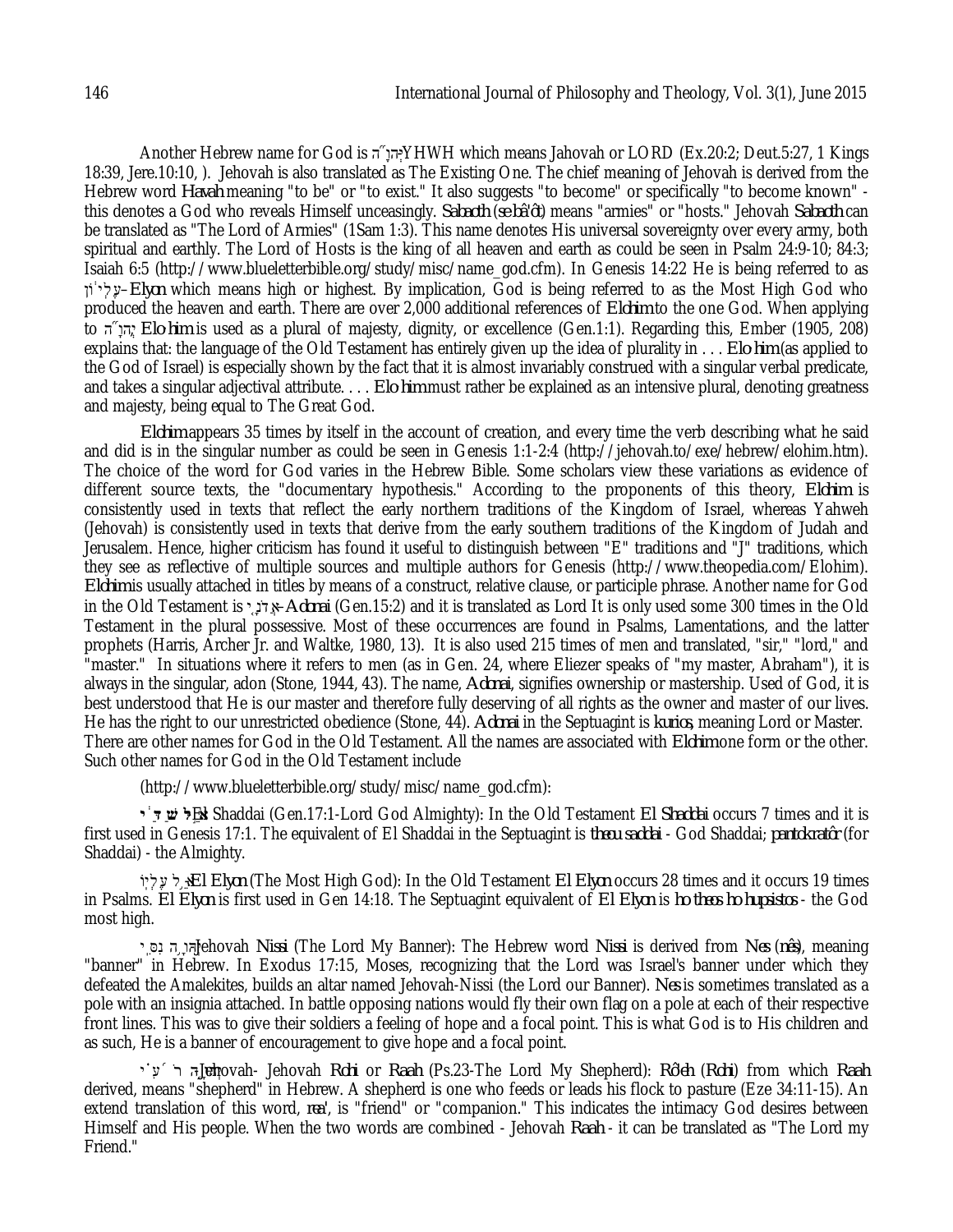˂ֵ֖ אָפּ ְ הר֥ ָ הוְי-*Jehovah Rapha* (Ex.15:26-The Lord That Heals): *Rapha* (*râpâ'*) means "to restore", "to heal" or "to make healthful" in Hebrew. When the two words are combined - Jehovah Rapha - it can be translated as "Jehovah Who Heals." (cf. Jer 30:17; Jer 3:22; Isa 30:26; Isa 61:1; Psa 103:3). Jehovah is the Great Physician who heals the physical and emotional needs of His people.

הֵהָּ שׁ הַמֵּה, הֹשׁ הַמֵּה, הֹא -J<sub>i</sub>nehovah *Shammah* (Ezekiel 48:35-The Lord is There): The Hebrew word *Shammah* is derived from the Hebrew word sham, which can be translated as "there." Jehovah *Shammah* is a symbolic name for the earthly Jerusalem. The name indicates that God has not abandoned Jerusalem, leaving it in ruins, but that there will be a restoration.

נוּֽ ֵ קְדִצ ה֥ ָ הו ְי -Jehovah *Tsidkenu* (Jer 23:6-The Lord Our Righteousness): The Hebrew word Tsidkenu was derived from Tsedek (tseh'-dek) and it means "to be stiff," "to be straight," or "righteous" in Hebrew. When the two words are combined - Jehovah Tsidkenu - it can be translated as "The Lord Who is our Righteousness."

םֽ ֶ כְשִׁדַּקְמ הָ֖ הוְי -Jehovah *Mekoddishkem* (Exodus 31:13-The Lord Who Sanctifies You): The Hebrew word *Mekoddishkem* is derived from the Hebrew word *qâdash* meaning "sanctify," "holy," or "dedicate." Sanctification is the separation of an object or person to the dedication of the Holy. When the two words are combined - Jehovah Mekoddishkem - it can be translated as "The Lord who sets you apart" (Cf. Lev. 20:8):

םֽ ָ עוֹל ל֥ ֵ א- *El Olam* (Gen. 21:33-The Everlasting God): The Hebrew word *Olam* is derived from the root word *'lm* and it means eternity. *Olam* literally means "forever," "eternity," or "everlasting". When the two words are combined - El Olam - it can be translated as "The Eternal God."

הֶ֑ א ְ רִי הָ֣ הוְי -Jehovah *Yireh* or *Jireh* (Gen.22:14-The Lord Will Provide): Jehovah-*Jireh* is a symbolic name given to Mount Moriah by Abraham to memorialize the intercession of God in the sacrifice of Isaac by providing a substitute for the imminent sacrifice of his son.

וֹם ֑ לָשׁ הָ֖ הוְי-Jehovah Shalom (Judges 6:24- The Lord Is Peace): The Hebrew word *Shalom* is a derivative of *shâlêm* and it means to be complete or sound). Shalom is translated as peace or absence from strife. Jehovah-Shalom is the name of an altar built by Gideon in Ophrah.

#### New Testament Concept of Theos

The word for God in the New Testament is θεός and it means figuratively, a magistrate; by Hebraism, very Derivation: of uncertain affinity; a deity, especially (including the feminine ή, and the neuter τό in all their inflections) the supreme Divinity (Strong, 2001). The Greek word θεός also refers to a god or goddess, a general name of deities or divinities, the Godhead, trinity God the Father, the first person in the trinity Christ, the second person of the trinity Holy Spirit, the third person in the trinity spoken of the only and true God refers to the things of God, H his counsels, interests, things due to him whatever can in any respect be likened unto God, or resemble him in any way God's representative or vicegerent of magistrates and judges (Thayer and Smith, 1999). Walter (2003) defines the Greek word θεός as, "a general appellation of deities or divinities...spoken of the only and true GOD." It is sometimes used accommodatively of pagan idols (Acts 14:11; 19:26; 28:6; 1 Corinthians 8:5; Galatians 4:8). But the overwhelming usage of it is regarding the one true God (1 Corinthians 8:6; Ephesians 4:6).

#### In this same line of thought Vine (1996) says that:

Hence the word was appropriated by the Jews and retained by Christians to denote the one true God. In the Septuagint theos translates (with few exceptions) the Hebrew words Elohim and Jehovah, the former indicating His power and preeminence, the latter His unoriginated, immutable, eternal and self-sustained existence. Moreover, Walter (2003) gives three other words derived from θεός (*theos*) which deserve further examination. The first is θεῖος (theios) which was used by Paul Acts 17:29 to mean Divine Nature Instead of "Divine Nature" (theios), the King James Version has "godhead." This is an adjective form that when found as a noun was "used by the Greeks to denote the divine nature, power, providence, in the general, without reference to any individual deity" (Thayer, 1999). It is believed that the word was used on purpose by Paul in speaking to the Greeks on Mars Hill out of regard for Gentile usage.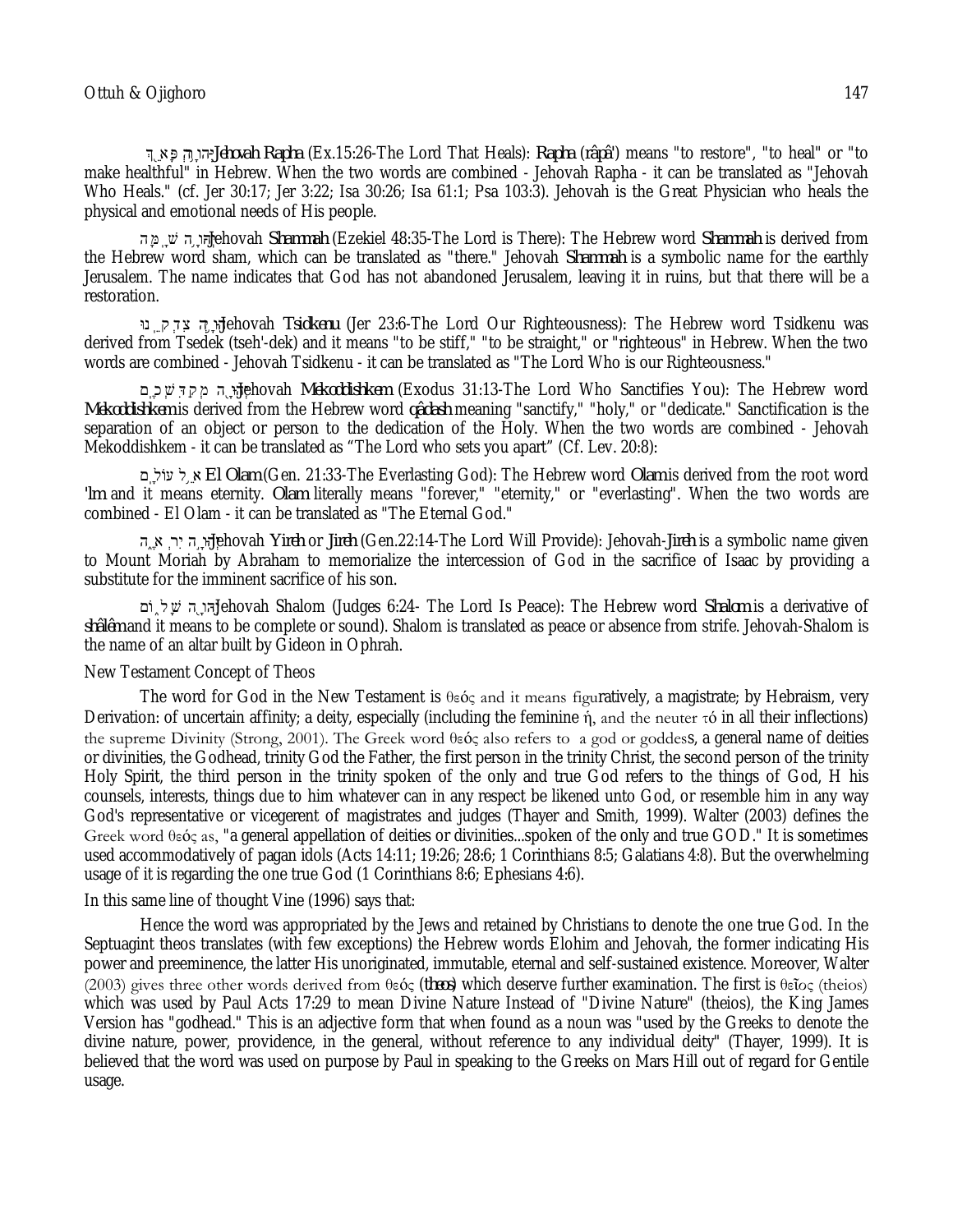Second, the word *theiotes* is found in Romans 1:20, "for since the creation of the world His invisible attributes are clearly seen, being understood by the things that are made, even His eternal power and Godhead…" This term is derived from *theios* and according to Thayer also carries the general concept of "divinity, divine nature." Vine (1996) states that "*Theotes* indicates the Divine essence of Godhood, the Personality of God; *theoites*, the attributes of God, His Divine nature and properties." There is much about the nature of God that finite beings cannot completely fathom. But from these terms we do know that He is a divine being of both power and personality. And they move us to sing, "Holy, Holy, Holy, Lord God Almighty!"

## **Urhobo Descriptive Names of God: Implication for the Urhobo Christian**

*Oghene* is an equivalent of *Elohim* and *Theos*. *Oghene* in Urhobo Language is Almighty (*Oberho ta kporhurhun*; *Agbradagbrurhu*) and omniscient (*Omevwe yo omovwe*). Although, *Oghene* is not different from *Elohim* and *Theos,* the Urhobo has other descriptive names for *Oghene* to demystify the ideal of the foreignness of God on the one hand and to depict the reality of the true God in Urhobo land on the other hand.

**i***. Osonobrughwe* **(the owner of life and every thing).** This name of God in Urhobo cosmology is descriptive of God as the one who has absolute ownership of all things including vivacious and inanimate objects and the one who has the power to apportion blessings to His children (Erivwo, 1991:11-12).

Emusi (2012:85) Quoting Nabofa (in Ilega 79) says that Osonobrughwe is derived from the Edo principal name of God "Qsonobua. The name *Osalobua* means God. As *Osonobua,* He is the one who holds and sustains the universe (Idowu, 1962:161). If *Osalobua* means God in Bini Language it will not be completely correct to say that *Osonobrughwe* is derived from *Osalobua*. The Urhobos are known for giving of nick names called (*odova*) especially during presentation of kola nut, money and drinks during ceremonies. A befitting o*dova* is usually giving to people who are great and philanthropic in the society. It is usually said in Urhobo parable that: Oghene did not have any meeting with man to receive the nick name *Osonobrugwhe* but the work He has done among humans has necessitated the nick name. Therefore, it is plausible to say that the name *Osonobrughwe* is unique and peculiar to the Urhobo.

- **ii.** *Oberho ta kporhurhun* **(the leave that covers the whole earth):** This gives the understanding of a shady tree which gives cover from the scourge of the sun and the drench of the rain. Here the Supreme Being (*Oghene*) is being seen as the Almighty one who gives covering to the earth and His children. This also literarily means protection from evil.
- **iii.** *Agbradagbrurhu* **(the Almighty):** This gives the understanding of a Mighty God who's Mightiness surpasses the comprehension of humans. In the opinion of Emusi (2012,85) quoting Nabofa (in Ilega 2000:80), *Agbradagbrurhu* mimics or echoes the sound of thunder which is believed by the Urhobo to be *Oghene's* voice, hence when thunder blasts and lightning streaks across the sky, it is not uncommon to hear an Urhobo say reverentially: Emo we h'oto, meaning: "Your children are here below." The is also the understanding of *agbrada* (ladder) and *abada* (branches of a tree). First, *agbrada* means ladder and it is used to connect between low and the high so as to climb. By this understanding *Agbradagbrurhu* describes *Oghene's* transcendent and His provision to enable man relate with him from below. Second, *abada* means branches of a tree. By this understanding *Agbradagbrurhu* describes *Oghene's* omnipresence which spreads to every where simultaneously without any hindrance by space or time. This understanding assures the Urhobo Christian of God's presence every where and even in the time of trouble. This implies that whenever and wherever a Christian prays God is present without any invocation.
- **iv.** *Omevwe yo omovwe* **(I am that I am):** This corresponds to God's revelation of Himself as I am who I am. By this understanding, it means the Supreme Being (*Oghene*) does not change. He is the same from everlasting to everlasting.
- **v.** *Orovwowho* **(the owner of man):** The Urhobo believes that God created man and owns man. The term *Orovwowho* depicts man's relationship with *Oghene* (God) as slave and master. While God is the master, man is the slave. It was believed in Urhobo culture that a slave was being owned by his master. This understanding is embedded in the term *Orovwowho*.

### **Conclusion**

The Urhobo nation is not oblivion in the knowledge about God. Just as the Jews and Greeks have *Elohim* or YHWH and *Theos* for God so is *Oghene* for the Urhobo. Both the Hebrew and Urhobo name for God are descriptive. However, God is seen as Supreme Being who is real anywhere and any time across nations and the universe.